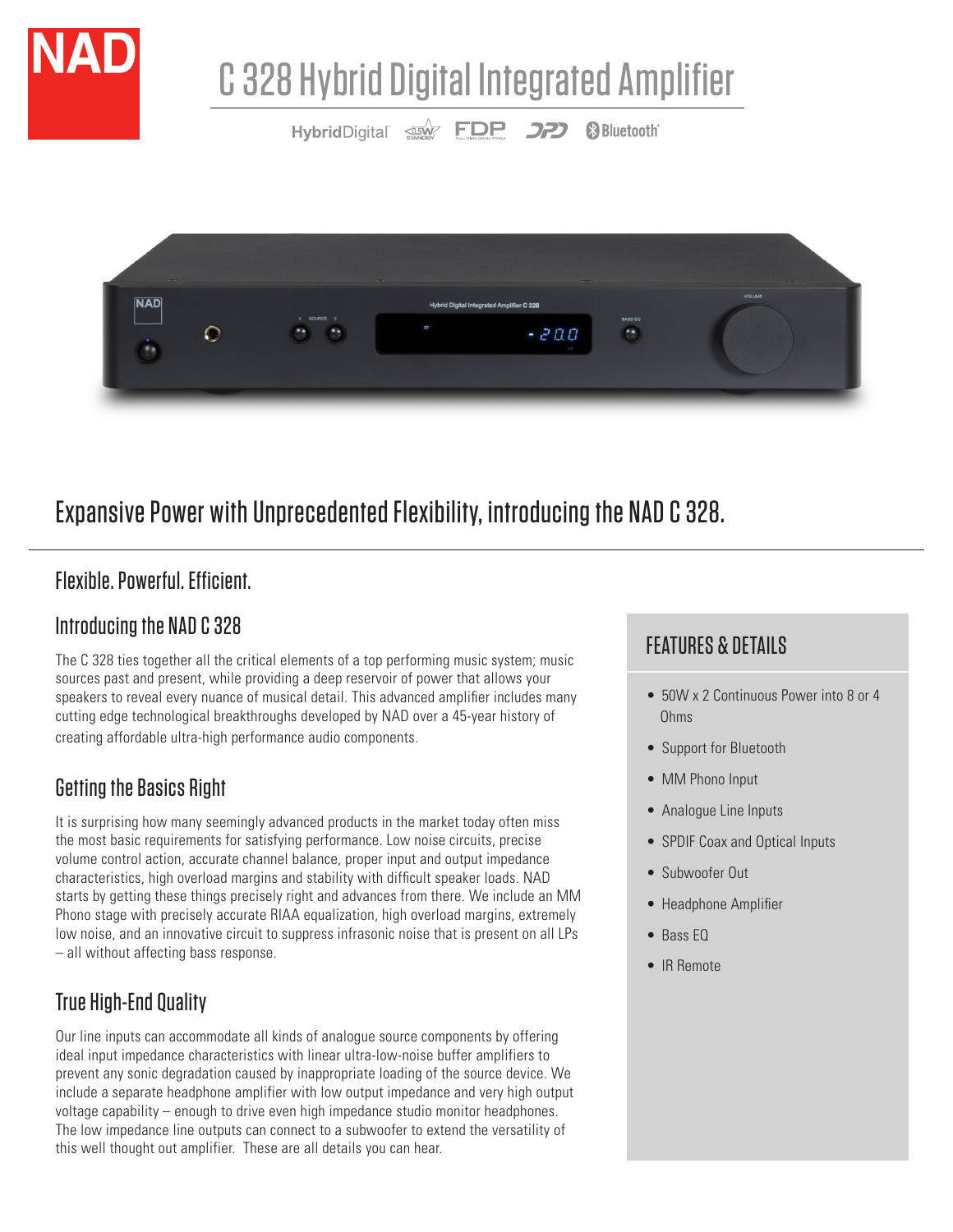

#### Stream Music from Any Device

You can connect instantly to the C 328 with Bluetooth allowing you to stream music wirelessly from your smart device. Because of the high performance digital circuitry included in the C 328 Bluetooth sounds much better than you remember.

#### Sophisticated Power

NAD has moved away from the old fashioned and power hungry linear power supplies and Class AB output stages that waste nearly half of the energy consumed producing heat rather than sound. Instead we have developed even better performing circuits based on switch mode power supplies and Class D output stages. Once thought to be inferior to traditional topologies, NAD's advanced work in this area has created some of the best performing amplifiers regardless of the basic design principle. These new designs are very linear over a wide bandwidth and provide consistent performance into all speaker loads, providing a dramatic advance over previous models.

The power supply provides plenty of headroom able to provide, on demand, over 100 watts of audio output when needed. It can operate with any AC mains voltage from 100V to 240V and provides pure DC power to all the various stages of the C 328. This highly efficient supply also provides near perfect regulation of voltage across a wide range of conditions and provides a solid noise-free foundation for the amplifying stages.

The C 328 uses a customized version of the proven Hypex UcD output stage. This allows for massive power with nearly unmeasurable distortion and noise in the audible range. Every detail of this design has been carefully crafted and perfectly executed to wring out every last drop of performance.